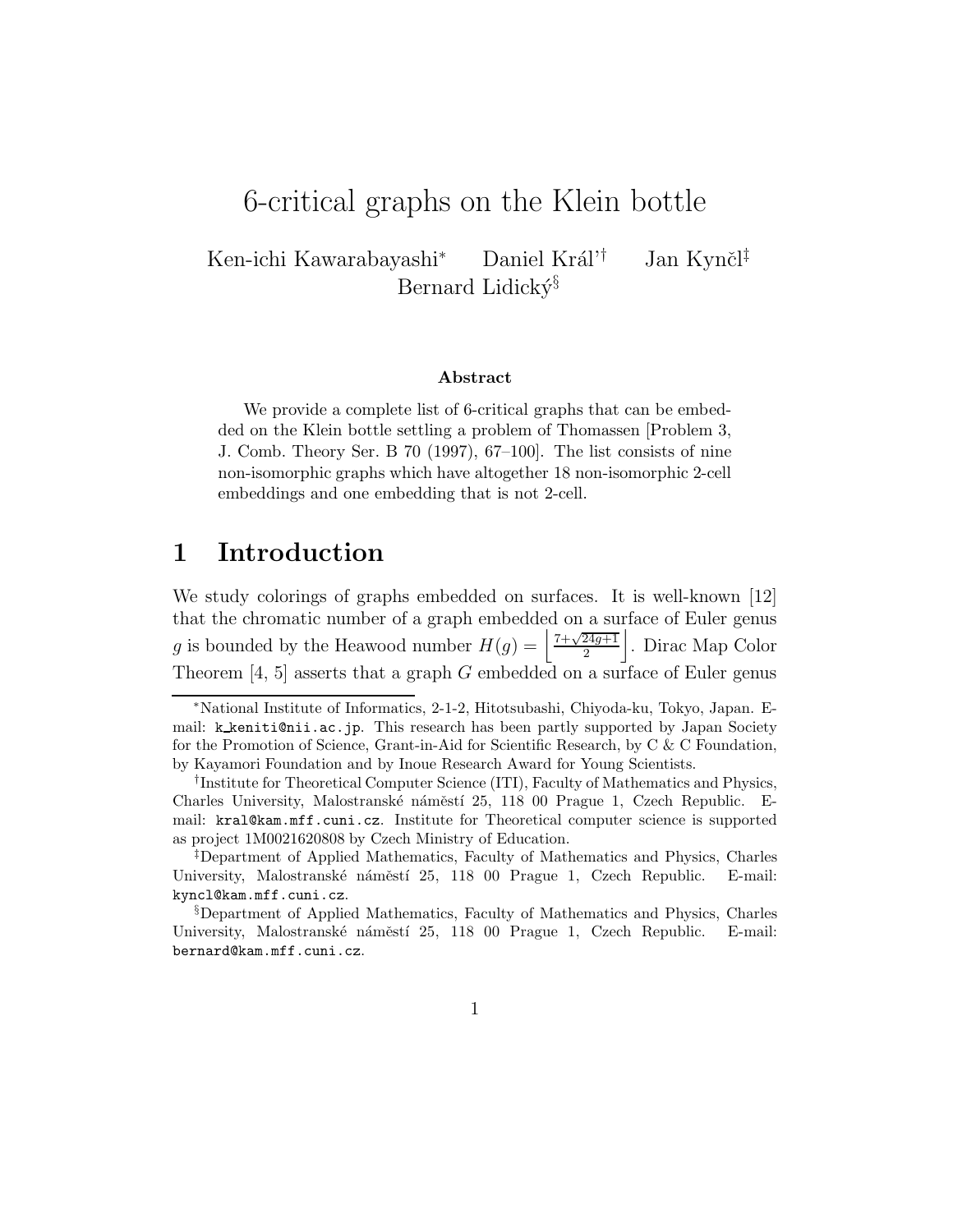$g \neq 0, 2$  is  $(H(g) - 1)$ -colorable unless G contains a complete graph of order  $H(g)$  as a subgraph. Dirac's theorem can be rephrased using the language of critical graphs as follows: the only  $H(q)$ -critical graph that can be embedded on a surface of Euler genus  $q \neq 0, 2$  is the complete graph of order  $H(q)$ . Recall that a graph  $G$  is k-critical if  $G$  is k-chromatic and every proper subgraph of G is  $(k-1)$ -colorable.

In fact, Dirac  $[4]$  showed that there are only finitely many k-critical graphs,  $k \geq 8$ , that can be embedded on a fixed surface. The number of 7-critical graphs that can be embedded on a fixed surface is also finite by classical results of Gallai [10, 11] as pointed out by Thomassen in [15]. Later, Thomassen [17] established that the number of 6-critical graphs that can be embedded on any fixed (orientable or non-orientable) surface is finite (see also [9] for related results on 7-critical graphs). This result is best possible as there are infinitely many k-critical graphs,  $3 \leq k \leq 5$ , that can be embedded on any fixed surface different from the plane [8].

In this paper, we focus on 6-critical graphs on surfaces, motivated by Problem 3 from  $[17]$ . As every plane graph is 4-colorable  $[1, 2, 13]$ , there are no 6-critical graphs in the plane. Dirac Map Color Theorem implies that the complete graph of order six is the only 6-critical projective planar graph. Thomassen [15] classified 6-critical toroidal graphs: the only 6-critical graphs that can be embedded on the torus are the complete graph  $K_6$ , the join of the cycles  $C_3$  and  $C_5$  (recall that the join of two graphs  $G_1$  and  $G_2$  is the graph obtained by adding all edges between  $G_1$  and  $G_2$ ), the graph obtained by applying Hajos' construction to two copies of  $K_4$  and then by adding  $K_2$  joined to all other vertices, and the third distance power of the cycle  $C_{11}$  (which is further denoted by  $T_{11}$ ). Thomassen posed as a problem [15, Problem 3 whether the toroidal 6-critical graphs distinct from  $T_{11}$  and the graph obtained by applying Hajos's to two copies of  $K_6$  are the only 6-critical graphs that can be embedded on the Klein bottle.

We refutate Thomassen's conjecture by exhibiting the list of all nine 6 critical graphs that can be embedded on the Klein bottle (the graphs are depicted in Figure 7). The same result was independently of us established by Chenette, Postle, Streib, Thomas and Yerger [3]. Both the proofs use different approaches (and we thus agreed to publish two separate papers): Chenette et al. investigated the structure of 6-critical graphs on the Klein bottle, i.e., found 6-critical graphs that could possibly be embedded on the Klein bottle and ruled out those that cannot. Our approach is based on a systematic generating of all embeddings of 6-critical graphs on the Klein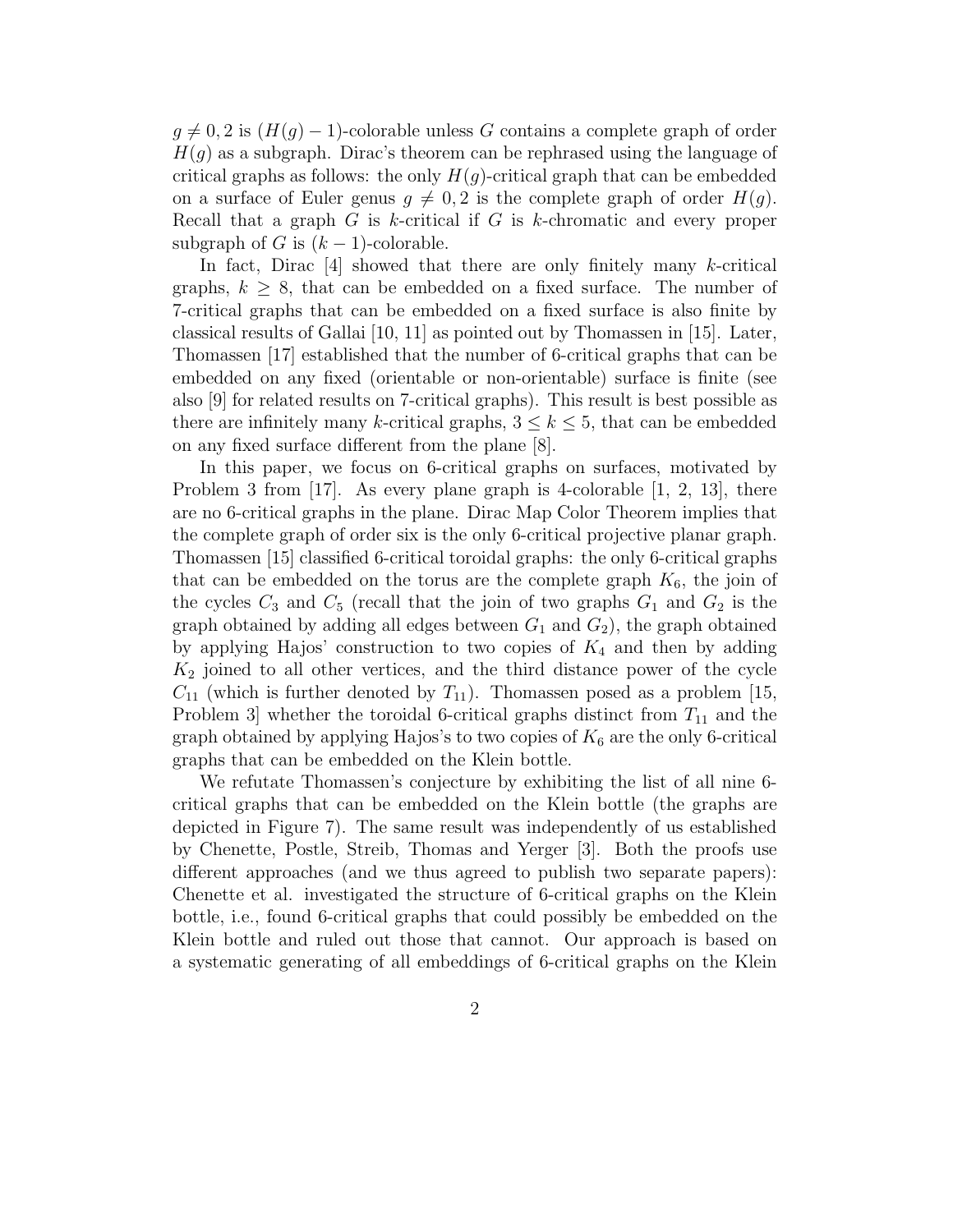bottle from the complete graph  $K_6$ . Our proof is computer-assisted (unlike the proof of Chenette et al.) but it additionally yields the list of all nonisomorphic embeddings of 6-critical graphs on the Klein bottle. We believe that our proof can be decomputerized (in the expense of massive case analysis) but we decided not to do so in the light of the proof of Chenette et al. which is significantly shorter than our decomputerized proof would be.

As we have mentioned, our proof is computer-assisted. In the paper, we outline the main concepts we use and explain the procedure used to generate all embeddings of 6-critical graphs on the Klein bottle. In order to verify the correctness of our programs, we have separately prepared two different programs implementing our procedures and compared their outputs. Further details of the implementation and the source code of our programs can be found at http://kam.mff.cuni.cz/∼bernard/klein. In the paper, we establish the correctness of used algorithms and refer the reader for details on implementation to the web page. The outcome of our programs is summarized in Section 7 where we also briefly discuss the algorithmic corollaries of our results.

## 2 6-critical graphs

In this section, we observe basic properties of 6-critical graphs on the Klein bottle. Euler's formula implies that the average degree of a graph embedded on the Klein bottle is at most six. As Sasanuma [14] established that every 6-regular graph that can be embedded on the Klein bottle is 5-colorable, we have the following proposition (observe that no 6-critical graph contains a vertex of degree four or less):

**Proposition 1.** The minimum degree of every 6-critical graph on the Klein bottle is five.

Let G be a 6-critical graph on the Klein bottle and  $v$  a vertex of degree five in G. Further let  $v_i$ ,  $1 \leq i \leq 5$ , be the neighbors of v in G. If all vertices  $v_i$  and  $v_j$ ,  $1 \leq i \leq j \leq 5$ , are adjacent, the vertices v and  $v_i$ ,  $1 \leq i \leq 5$ , form a clique of order six in  $G$ . As  $G$  is 6-critical,  $G$  must then be a complete graph of order six. Hence, we can conclude the following:

**Proposition 2.** Let G be a 6-critical graph embedded on the Klein bottle. If G is not a complete graph of order six, then G contains a vertex v of degree five that has two non-adjacent neighbors  $v'$  and  $v''$ .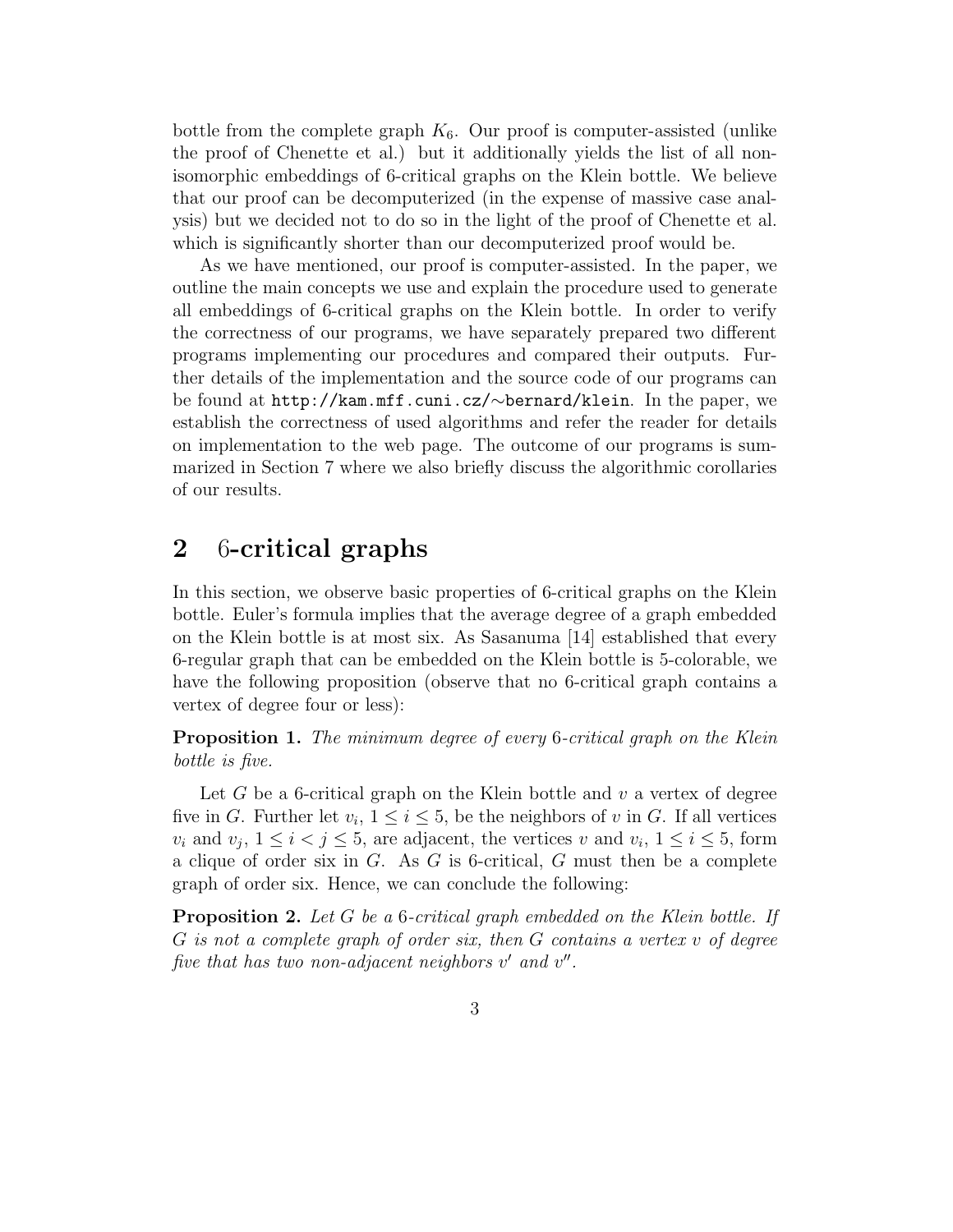We now introduce the following *reduction*: let  $G$  be a 6-critical graph embedded on the Klein bottle that is not isomorphic to  $K_6$  and let  $v, v'$ and  $v''$  be three vertices as in Proposition 2.  $G|vv'v''$  is the graph obtained from G by removing all the edges incident with v except for  $vv'$  and  $vv''$  and contracting the edges  $vv'$  and  $vv''$  to a new vertex w. The obtained graph can have parallel edges but it does not have loops as the vertices  $v'$  and  $v''$  are not adjacent. Observe that the graph  $G|vv'v''$  is not 5-colorable: otherwise, consider a 5-coloring of  $G|vv'v''$  and color the vertices v' and v'' with the color assigned to the vertex w. Next, extend the 5-coloring to  $v$ —this is possible since v has five neighbors and at least two of them  $(v'$  and  $v'')$  have the same color. Hence, we obtain a 5-coloring of G contradicting our assumption that G is 6-critical. Since  $G|vv'v''$  has no 5-coloring, it contains a 6-critical subgraph—this subgraph will be denoted by  $|G|vv'v''|$  and we say that G can be *reduced* to  $|G|vv'v''|$ .

Observe that the reduction operation can again be applied to  $|G|vv'v''|$ until a graph that is isomorphic to  $K_6$  is obtained (the process eventually terminates since the order of the graph is decreased in each step).

We continue with a simple observation on the graph  $|G|vv'v''|$ .

**Proposition 3.** Let G be a 6-critical graph embedded on the Klein bottle, v a vertex of degree five in G and v' and v'' two non-adjacent neighbors of v. The graph  $|G|vv'v''|$  contains the vertex w obtained by contracting the path  $v'vv''$ . Moreover, the vertex w has a neighbor w' in  $|G|vv'v''|$  that is a neighbor of  $v'$  in G but not of  $v''$  and it also has a neighbor  $w''$  that is neighbor of  $v''$  but not of  $v'$  in  $G$ .

*Proof.* If  $|G|vv'v''|$  does not contain the vertex w, then  $|G|vv'v''|$  is a subgraph of  $G \setminus \{v, v', v''\}$ . Since both  $|G|vv'v''|$  and  $G$  are 6-critical graphs, this is impossible. Hence,  $|G|vv'v''|$  contains the vertex w.

Assume now that  $|G|vv'v''|$  contains no vertex w' as described in the statement of the proposition, i.e., all neighbors of w in  $|G|vv'v''|$  are neighbors of  $v''$  in G. This implies that  $|G|vv'v''|$  is isomorphic to a subgraph of  $G \setminus \{v, v'\}$ (view the vertex  $v''$  as w) which is impossible since both G and  $|G|vv'v''|$  are 6-critical. A symmetric argument yields the existence of a vertex  $w''$ .

The strategy of our proof is to generate all 6-critical graphs by reversing the reduction operation. More precisely, we choose a vertex  $w$  of a 6-critical graph G and partition the neighbors of w into two non-empty sets  $W_1$  and  $W_2$ . We next replace the vertex w with a path  $w_1ww_2$  and join the vertex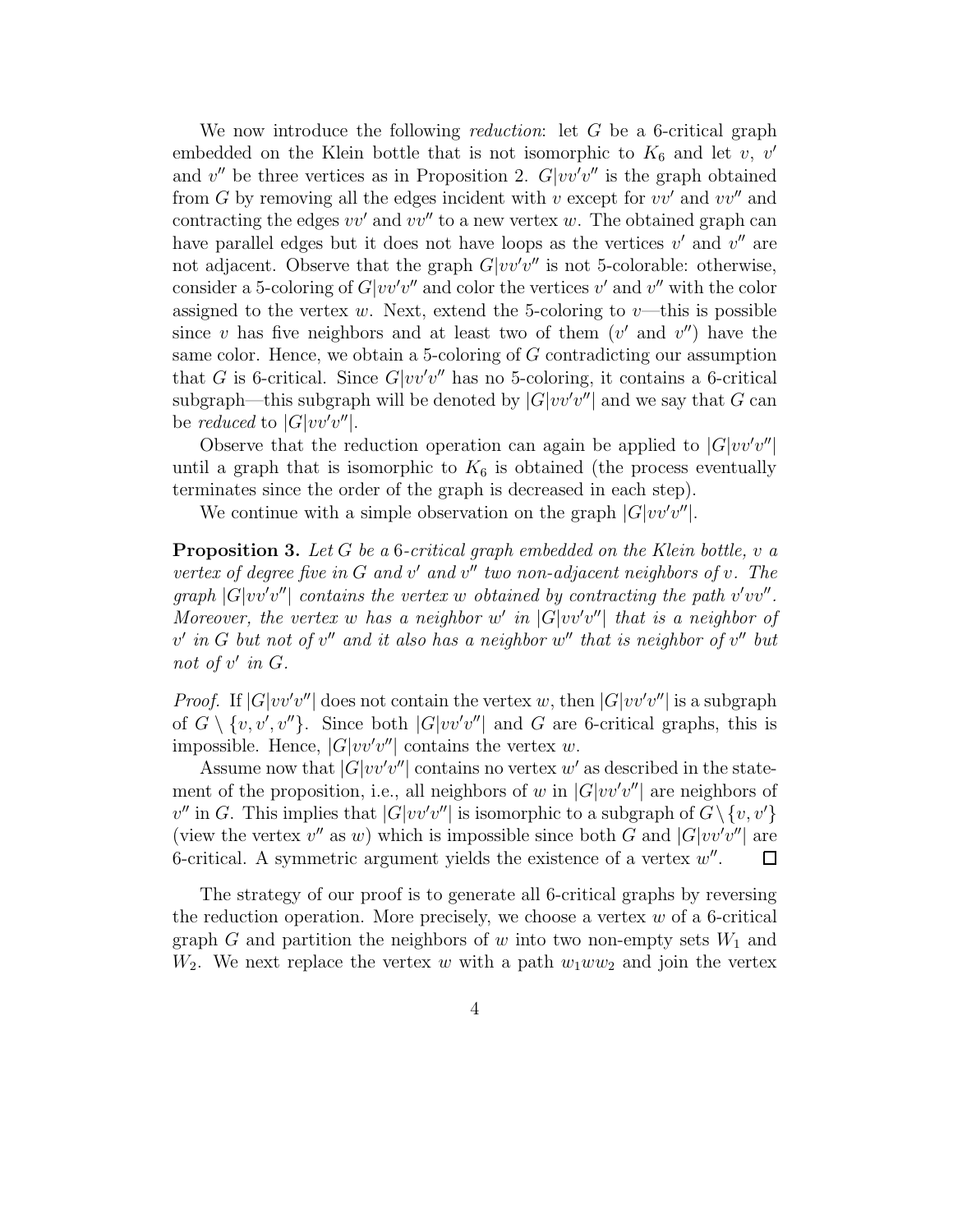$w_i$ ,  $i = 1, 2$ , to all vertices in the set  $W_i$ . Let  $G[w, W_1, W_2]$  be the resulting graph. We say that  $G[w, W_1, W_2]$  was obtained by *expanding* the graph G. By Proposition 3, the following holds (choose  $w$  as in the statement of the proposition):

Proposition 4. Let G be a 6-critical graph embedded on the Klein bottle and let v be a vertex of degree five of  $G$  with two non-adjacent neighbors  $v'$  and  $v''$ . The graph  $G' = |G|vv'v''|$  contains a vertex w such that  $G'[w, W_1, W_2] \subseteq G$ for some partition  $W_1$  and  $W_2$  of the neighbors of the vertex w.

## 3 Minimal graphs

Our plan is to generate all 6-critical graphs from the complete graph  $K_6$ by expansions and insertions of new graphs into faces. In this section, we describe the graphs we have to insert into the faces to be sure that we have generated all 6-critical graphs.

A plane graph G with the outer face bounded by a cycle C of length  $k$ is said to be k-minimal if for every edge  $e \in E(G) \setminus C$ , there exists a proper precoloring  $\varphi_e$  of C with five colors that cannot be extended to G and that can be extended to a proper 5-coloring of  $G \setminus e$  (the graph G with the edge e removed). Note that the precolorings  $\varphi_e$  can differ for various choices of e.

The cycle  $C_k$  of length k is k-minimal (the definition vacuously holds); we say that  $C_k$  is a *trivial* k-minimal graph. For  $k = 3$ , it is easy to observe that  $C_3$  is the only 3-minimal graph since the colors of the vertices of  $C_3$  must differ and every planar graph is 5-colorable. Similarly,  $C_4$  and the graph obtained from  $C_4$  by adding a chord are the only 4-minimal graphs. As for  $k = 5$ , Thomassen [15] showed that if G is a plane graph with the outer face bounded by a cycle  $C$  of length five and  $C$  is chordless, then a precoloring of C with five colors can be extended to G unless  $G$  is the 5-wheel and the vertices of C are precolored with all five colors. Hence,  $C_5$ ,  $C_5$  with one chord,  $C_5$  with two chords and the 5-wheel are the only 5-minimal graphs. The analogous classification result of Thomassen [15] implies that the only 6-minimal graphs (up to an isomorphism) are those depicted in Figure 1.

The following lemma justifies the use of  $k$ -minimal graphs in our considerations:

**Lemma 5.** Let  $G$  be a 6-critical graph embedded on the Klein bottle. If  $C$ is a contractible cycle of G of length k, then the subgraph  $G'$  of G inside the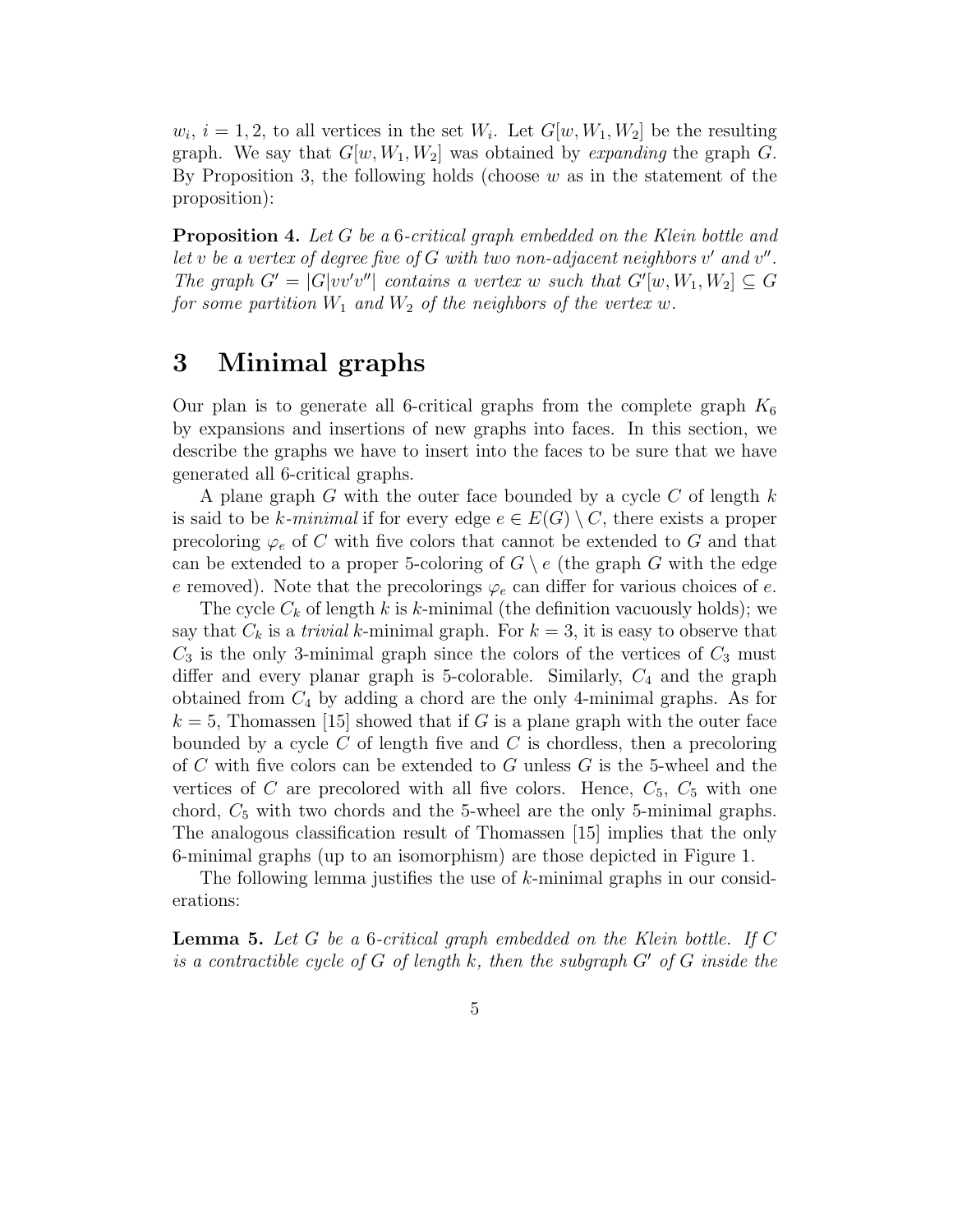

Figure 1: The list of all 6-minimal graphs.

cycle  $C$  (G' includes the cycle C itself) is k-minimal.

*Proof.* We verify that  $G'$  is k-minimal. Let e be an edge of  $G'$  that is not contained in C. Since G is 6-critical,  $G \setminus e$  has a 5-coloring c. Let  $\varphi_e$  be the coloring c restricted to the cycle C. If  $\varphi_e$  could be extended to G', then the extension of  $\varphi_e$  to the subgraph G' combined with the coloring c outside C would yield a 5-coloring G. This establishes the existence of a precoloring  $\varphi_e$ as in the definition of  $k$ -minimal graphs and the proof of the lemma is now finished.  $\Box$ 

In the light of Lemma 5, our next goal is to find all  $k$ -minimal graphs for small values of k. The following proposition enables us to systematically generate all  $k$ -minimal graphs for any fixed  $k$  from the lists of  $k'$ -minimal graphs for  $3 \leq k' \leq k$ .

**Proposition 6.** If G is a non-trivial k-minimal graph,  $k \geq 3$ , with the outer cycle  $C$ , then either the cycle  $C$  contains a chord or  $G$  contains a vertex v adjacent to at least three vertices of the cycle C. In addition, if  $C'$  is a cycle of G of length  $k'$  and  $G'$  is the subgraph of G bounded by the cycle  $C'$  $(inclusively), then G' is a k'-minimal graph.$ 

*Proof.* First assume that C is chordless and each vertex  $v$  of G is adjacent to at most two vertices of C. Let  $G'$  be the subgraph of G induced by the vertices not lying on C. We consider the following list coloring problem: each vertex of  $G'$  not incident with the outer face receives a list of all five available colors and each vertex incident with the outer face is given a list of the colors distinct from the colors assigned to its neighbors on C in G. By our assumption, each such vertex has a list of at least three colors. A classical list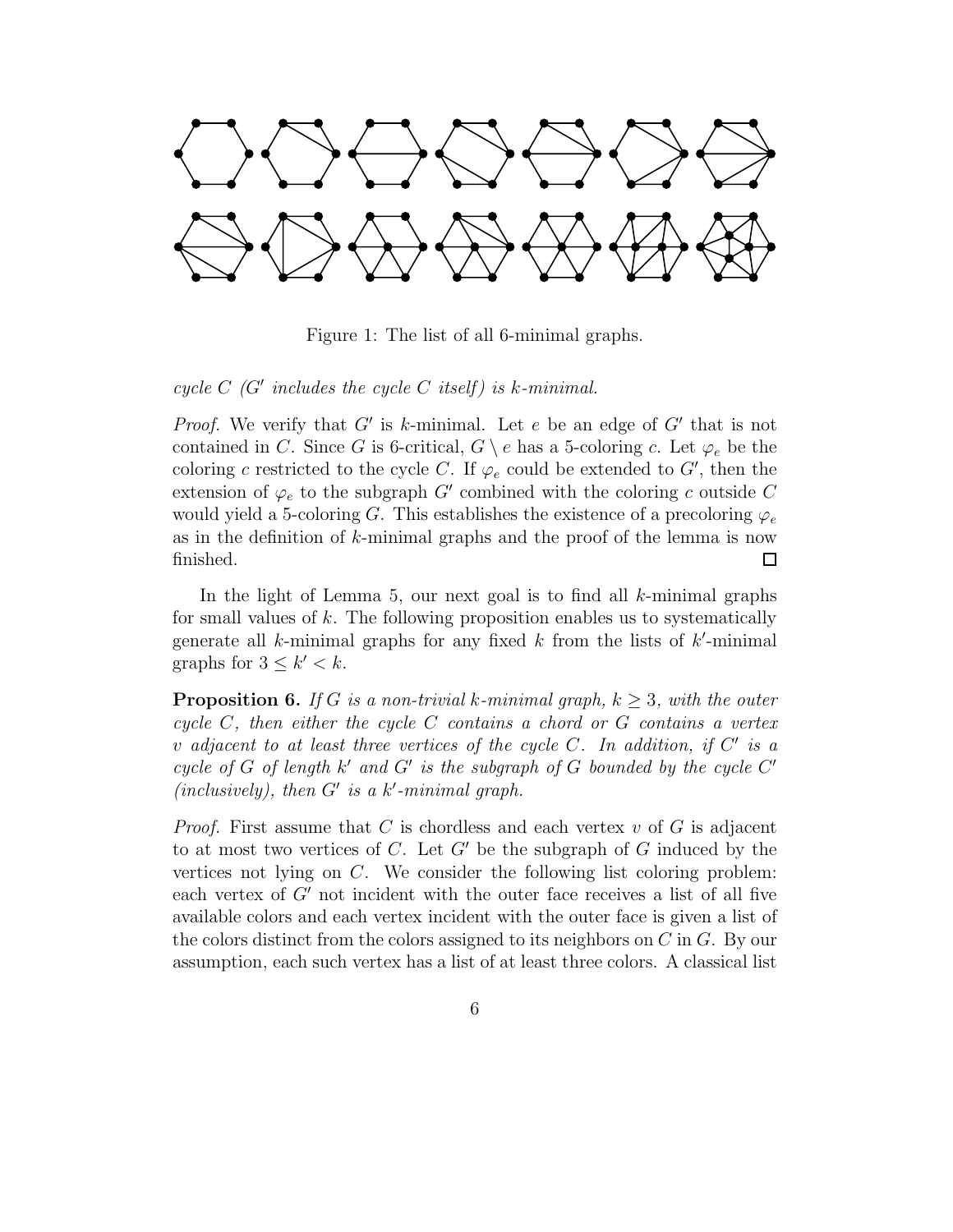coloring result of Thomassen [16] on list 5-colorings of planar graphs yields that G" has a coloring from the constructed lists. Hence, every precoloring of the boundary of  $G$  can be extended to the whole graph  $G$  and thus  $G$  cannot be k-minimal. This establishes the first part of the proposition. The proof of the fact that every cycle of length  $k'$  bounds a  $k'$ -minimal subgraph is very analogous to that of Lemma 5 and omitted.  $\Box$ 

Proposition 6 suggests the following algorithm for generating k-minimal graphs. Assume that we have already generated all  $\ell$ -minimal graphs for  $\ell < k$  and let  $M_{\ell}$  be the list of all  $\ell$ -minimal graphs. Note that we have explicitly described the lists  $M_3$ ,  $M_4$ ,  $M_5$  and  $M_6$ . The list  $M_k$  is then generated by the following procedure (the vertices of outer boundary are denoted by  $v_1, \ldots, v_k$ :

```
M_k := \{ the cycle C_k on v_1, \ldots, v_k }
repeat
  M' := M_kforall 1 \le a \le b \le k with b-a>=2 do
    G := the cycle C_k on v_1, \ldots, v_k with the chord v_av_bforall G_1 in M_{-}{b-a+1} and G_2 in M_{-}{k+a-b+1} do
      H := G with G_1 and G_2 pasted into its faces
      if H is k-minimal and H is not in M_k then
        add H to M_k
    endfor
  endfor
  forall 1 \le a \le b \le c \le k do
    G := the cycle C_k on v_1, \ldots, v_k with the vertex v
         adjacent to v_a, v_b and v_c
    forall G_1 in M_{b-a+2}, G_2 in M_{c-b+2} and
           G_3 in M_{k+a-c+2} do
      H := G with G_1, G_2 and G_3 pasted into its faces
      if H is k-minimal and H is not in M_k then
        add H to M_k
    endfor
  endfor
until M_k = M'
```
Proposition 6 implies that the list  $M_k$  contains all k-minimal graphs after the termination of the procedure: if  $G$  is a  $k$ -minimal graph, it contains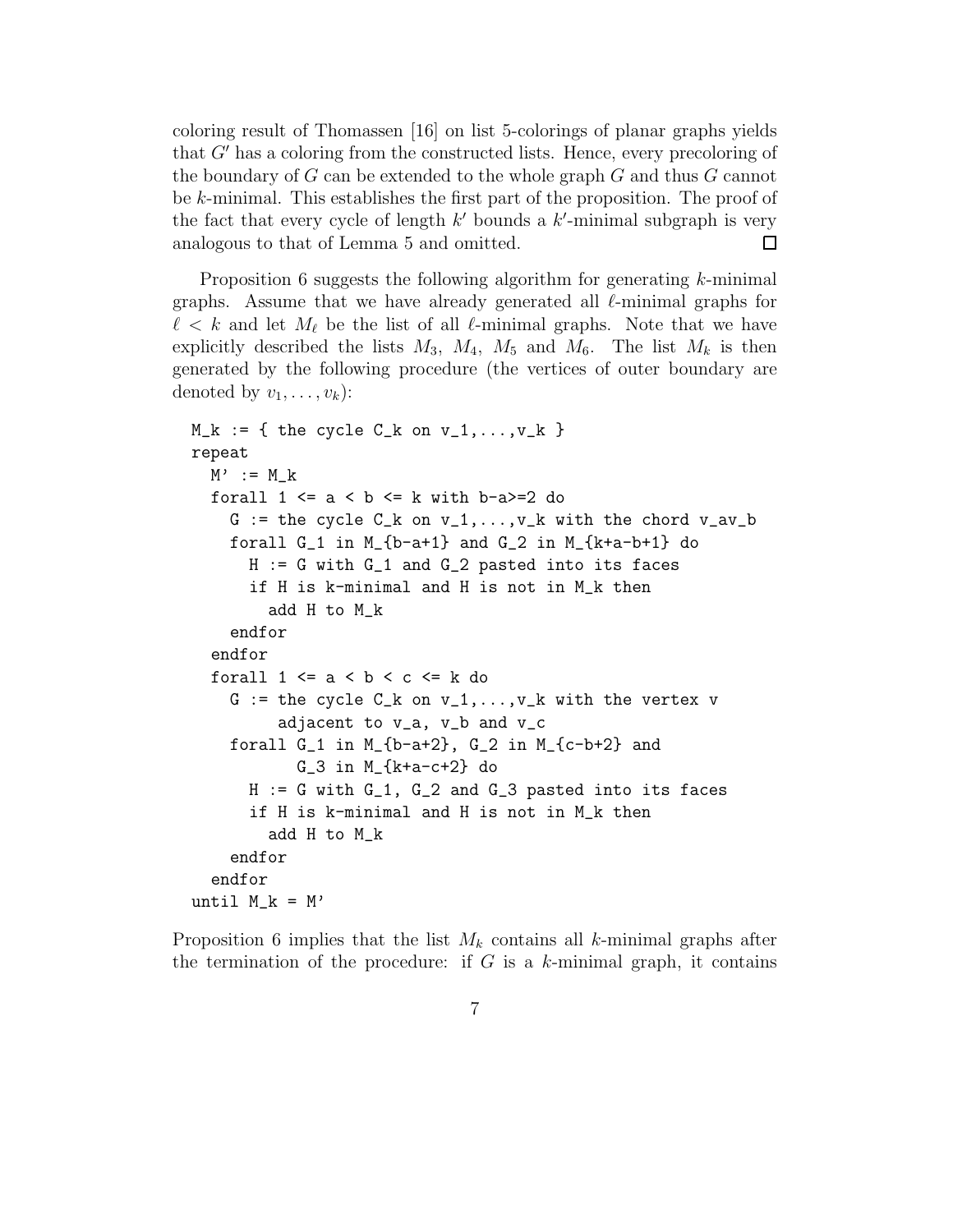| '∼<br>Γv          | U |  |         |        | ౿ | ◡ |
|-------------------|---|--|---------|--------|---|---|
| l^<br>2012 s<br>ĸ |   |  | c<br>ΙV | Ü<br>ິ |   |   |
| $n_k$             |   |  |         |        |   | ್ |

Table 1: The numbers of non-isomorphic k-minimal graphs for  $3 \leq k \leq 10$ and the largest number  $n_k$  of internal vertices of a k-critical graph.

either a chord or a vertex  $v$  adjacent to three vertices on the outer cycle and the graphs inside the faces of the skeleton formed by the outer cycle and the chord  $\ell$  the edges adjacent to  $v$  are also minimal. The verifications whether the graph G is isomorphic to one of the graphs in  $M_k$  and whether G is k-minimal are straightforward and the reader can find the details in the program available at http://kam.mff.cuni.cz/∼bernard/klein.

The numbers of non-isomorphic k-minimal graphs for  $3 \leq k \leq 10$  can be found in Table 1. We finish this section by justifying our approach with showing that the number of k-minimal graphs is finite for every  $k$ ; in particular, the procedure always terminates for each value of  $k$ .

#### **Proposition 7.** The number of k-minimal graphs is finite for every  $k \geq 3$ .

*Proof.* Let  $A_k$  be the number of k-minimal graphs and  $A_{k,\ell}$  the number of k-minimal graphs G such that exactly  $\ell$  precolorings of the boundary of G with five colors can be extended to G. Clearly,  $A_{k,\ell} = 0$  for  $\ell > 5 \cdot 4^{k-1}$  since there are at most  $5 \cdot 4^{k-1}$  proper precolorings of the boundary of G. We prove that the numbers  $A_{k,\ell}$  are finite by the induction on  $5^k + \ell$ . More precisely, we establish the following formula:

$$
A_{k,\ell} \leq k \cdot \sum_{i=3}^{k-1} 4i(k+2-i)A_i A_{k+2-i} + \tag{1}
$$

$$
k \cdot \sum_{i=4}^{k-1} \sum_{i'=4}^{k+3-i} 8ii'(k+6-i-i')A_i A_{i'} A_{k+6-i-i'} + \tag{2}
$$

$$
k\sum_{i=1}^{\ell-1} 2kA_{k,i} \tag{3}
$$

Fix k and  $\ell$ . By Proposition 6, every k-minimal graph G with  $\ell$  extendable precolorings of its boundary cycle  $C$  either contains a chord or a vertex  $v$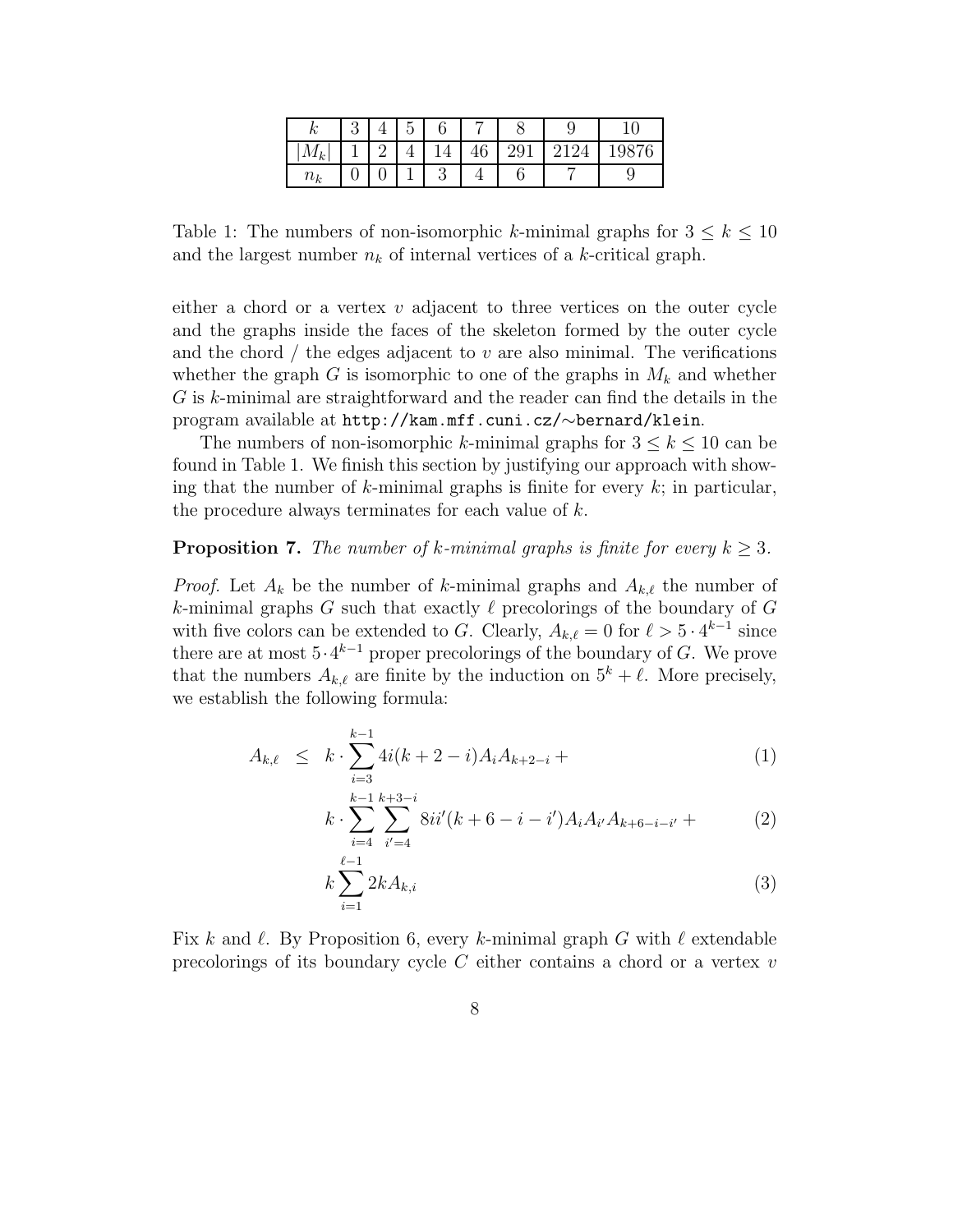

Figure 2: The notation used in the proof of Proposition 2.

adjacent to three vertices on  $C$ . In the former case, the cycle  $C$  and the chord forms cycles of length i and  $k+2-i$ . Since these cycles bound i-minimal and  $(k + 2 - i)$ -minimal graphs by Proposition 6, the number of such k-minimal graphs is at most  $A_iA_{k+2-i}$ . After considering at most k possible choices of the chord (for fixed i) and 2i and  $2(k+2-i)$  possible rotations and/or reflections, we obtain the term (1).

Let us analyze the case that  $G$  contains a vertex  $v$  adjacent to three vertices on  $C$ . If the neighbors of  $v$  are not three consecutive vertices of  $C$ , then the edges between v and its neighbors delimit cycles of lengths  $i \geq 4$ ,  $i' \geq 4$  and  $k + 6 - i - i'$ . These cycles bound *i*-minimal, *i'*-minimal and  $(k+6-i-i')$ -minimal graphs and their number (including different rotations and reflections) is estimated by the term (2).

Assume that the neighbors of v on C are consecutive. Let  $v'$ ,  $v''$  and  $v'''$ be the neighbors of v and  $G'$  the subgraph of G inside the cycle  $C'$  where C' is the cycle C with the path  $v'v''v'''$  replaced with the path  $v'vv'''$  (see Figure 2). Fix a precoloring  $\varphi_0$  of the vertices of C except for  $v''$ . Let  $\alpha$  be the number of ways in which  $\varphi_0$  can be extended to v that also extends to G'. Similarly,  $\alpha'$  the number of ways in which  $\varphi_0$  can be extended to  $v''$  that also extends to G.

We show that  $\alpha \leq \alpha'$ . If  $\alpha = 0$ , then  $\alpha' = 0$ . If  $\alpha = 1$ , then  $\alpha' > 1$ . Finally, if  $\alpha > 1$ , then  $\alpha \leq \alpha'$  as any extension of  $\varphi_0$  to C also extends to G (note that  $\alpha'$  is 3 or 4 depending on  $\varphi_0(v')$  and  $\varphi_0(v''')$ ). We conclude that the number of precolorings of  $C'$  that can be extended to  $G'$  does not exceed the number of precolorings of  $C$  extendable to  $G$ .

Let  $\varphi$  be the precoloring of C that cannot be extended to G but that can be extended to  $G \setminus vv''$  and let  $\varphi_0$  be the restriction of  $\varphi$  to  $C \setminus v''$ . It is easy to infer that the value of  $\alpha$  for this particular precoloring  $\varphi_0$  must be equal to one and consequently  $\alpha' > 1$  for  $\varphi_0$ . Hence, the number of precolorings of C' that can be extended to  $G'$  is strictly smaller than the number of precolorings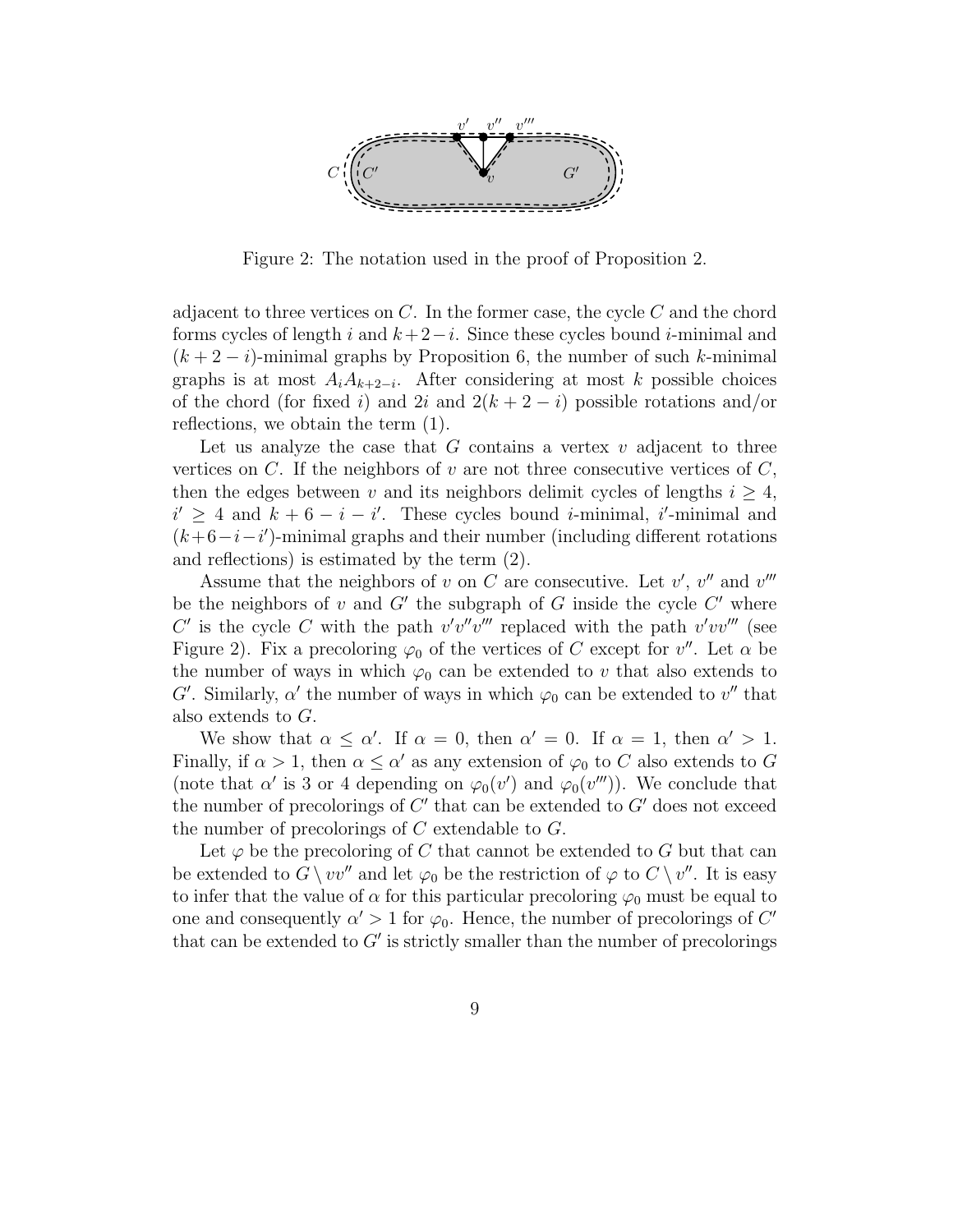

Figure 3: The list of all seven non-isomorphic 2-cell embeddings of  $K_6$  on the Klein bottle.

of C that can be extended to G. Since  $G'$  is a k-minimal graph with fewer precolorings of the boundary that can be extended to G" than the number of precolorings of C extendable to  $G$ , the number of  $k$ -minimal graphs  $G$  with a vertex  $v$  with three consecutive neighbors on  $C$  including their possible rotations and reflections is estimated by (3). This finishes the proof of the inequality and thus the proof of the whole proposition.  $\Box$ 

### 4 Embeddings of  $K_6$  on the Klein bottle

Subsequent applications of our reduction procedure to a 6-critical graph on the Klein bottle eventually lead to an embedding of the complete graph  $K_6$ . The resulting embedding of  $K_6$  is either a 2-cell embedding or not. Recall that an embedding is said to be 2-cell if every face is homeomorphic to a disc.

If the resulting embedding of  $K_6$  is not 2-cell, the embedding must be isomorphic to the embedding obtained from the unique embedding of  $K_6$  in the projective plane by inserting a cross-cap into one of its faces. Otherwise, the embedding is isomorphic to one of the seven embeddings of  $K_6$  depicted in Figure 3. All 2-cell embeddings of  $K_6$  on the Klein bottle can be easily generated by a simple program that ranges through all 2-cell embeddings of  $K_6$  on surfaces: for each vertex v of  $K_6$ , the program generates all cyclic permutations of the other vertices (corresponding to the order in which the vertices appear around  $v$ ) and chooses which edges alter the orientation. Each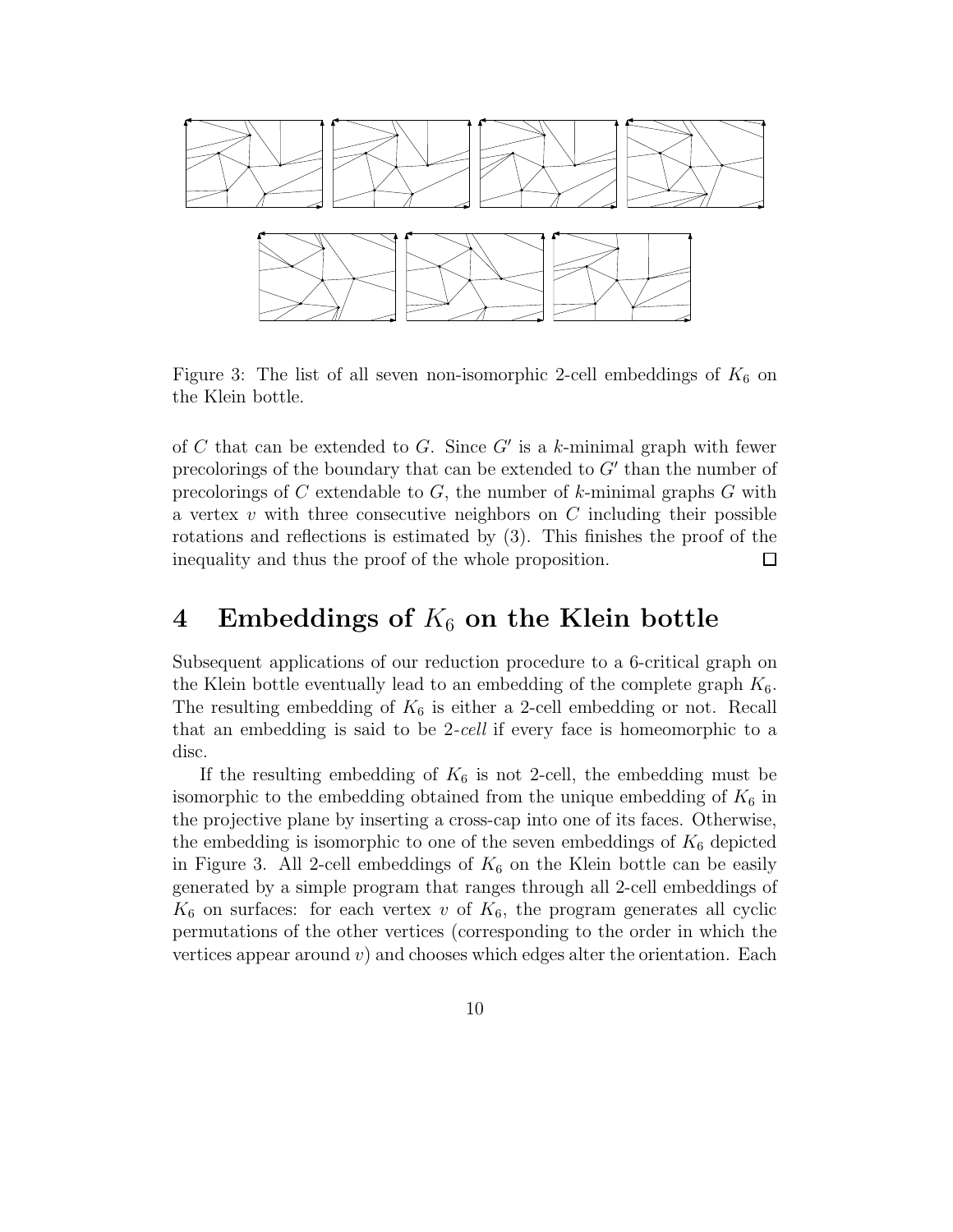such pair of cyclic permutations and alterations of orientations determines uniquely both the embedding and the surface. It is straightforward to compute the genus of the surface and test whether the constructed embedding is not isomorphic to one of the previously found embeddings. The source code of the program can be found at http://kam.mff.cuni.cz/∼bernard/klein.

## 5 Expansions of 2-cell embeddings of  $K_6$

In this section, we focus on embeddings of 6-critical graphs that can be reduced to a 2-cell embedding of  $K_6$ . All such 6-critical graphs can easily be generated, using the expansion operation and Lemma 5, by the following procedure:

```
G_1, G_2, G_3, G_4, G_5, G_6, G_7 :=
  non-isomorphic embeddings of K_6 on the Klein bottle
k := 7i := 1while i \leq k do
  for all vertices w of G_i do
    for all partitions of N(w) into W_1 and W_2 do
       H_0 := G[w, W_1, W_2]for all H obtained from H_0 by pasting
                 minimal graphs into its faces do
         if H is not isomorphic to any of G_1, ..., G_k then
           k := k + 1; G_k := Hendfor
      endfor
    endfor
  i := i + 1done { while }
output G_1, \ldots, G_k
```
The source code of the program implementing the above procedure can be found at http://kam.mff.cuni.cz/∼bernard/klein. The program eventually terminates outputting 11 embeddings of 6-critical graphs on the Klein bottle, which are depicted in Figure 4, in addition to the seven 2-cell embeddings of  $K_6$ . Hence, Proposition 4 and Lemma 5 now yield: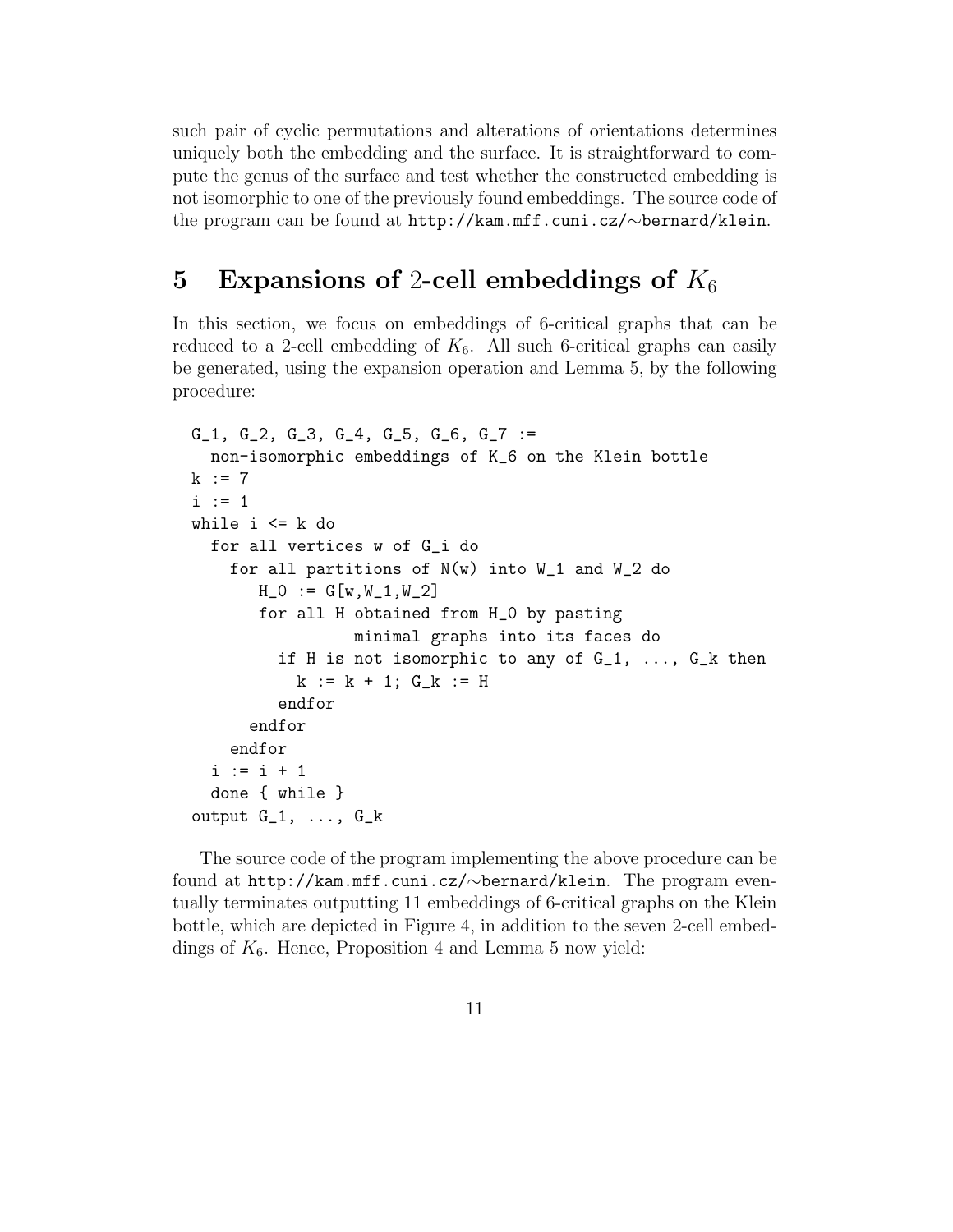

Figure 4: The list of 11 non-isomorphic embeddings of 6-critical graphs on the Klein bottle that are distinct from  $K_6$ . The graphs are drawn in the plane with two cross-caps.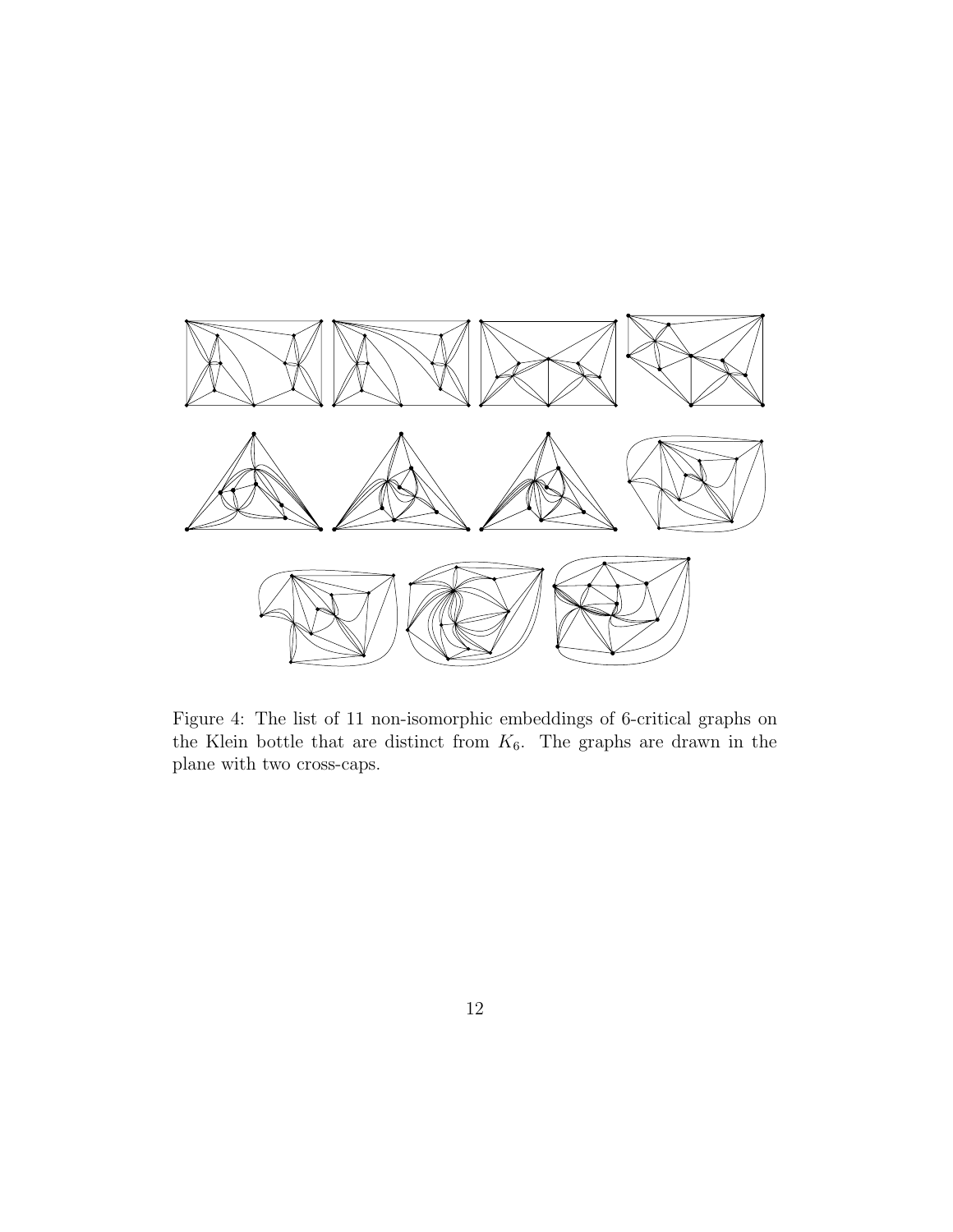

Figure 5: The unique embedding of  $K_6$  in the projective plane and its two possible expansions.

**Lemma 8.** Let  $G$  be an embedding of a 6-critical graph on the Klein bottle that is distinct from  $K_6$ . If G can sequentially be reduced to a 2-cell embedding of  $K_6$  on the Klein bottle, then G is isomorphic to one of the eleven embeddings depicted in Figure 4.

## 6 Expansions of non-2-cell embedding of  $K_6$

As we have already analyzed embeddings of 6-critical graphs that can be reduced to a 2-cell embedding of  $K_6$  on the Klein bottle, it remains to analyze 6-critical graphs that can be reduced to a non-2-cell embedding of  $K_6$ . We eventually show that all such embeddings are isomorphic to one of those depicted in Figure 4.

**Lemma 9.** Let  $G$  be a 6-critical graph embedded on the Klein bottle. If  $G$ can be reduced to a non-2-cell embedding of  $K_6$ , then G is isomorphic to one of the embeddings depicted in Figure 4.

Proof. Let G be a 6-critical graph on the Klein bottle with the smallest order that can be reduced to a non-2-cell embedding of  $K_6$  and that is not isomorphic to any of the embeddings in Figure 4. Observe that the choice of G implies that any possible reduction of G yields a non-2-cell embedding of  $K_6$  on the Klein bottle (otherwise, Lemma 8 yields that the reduced graph is a smaller graph missing in Figure 4 which contradicts our choice of  $G$ ).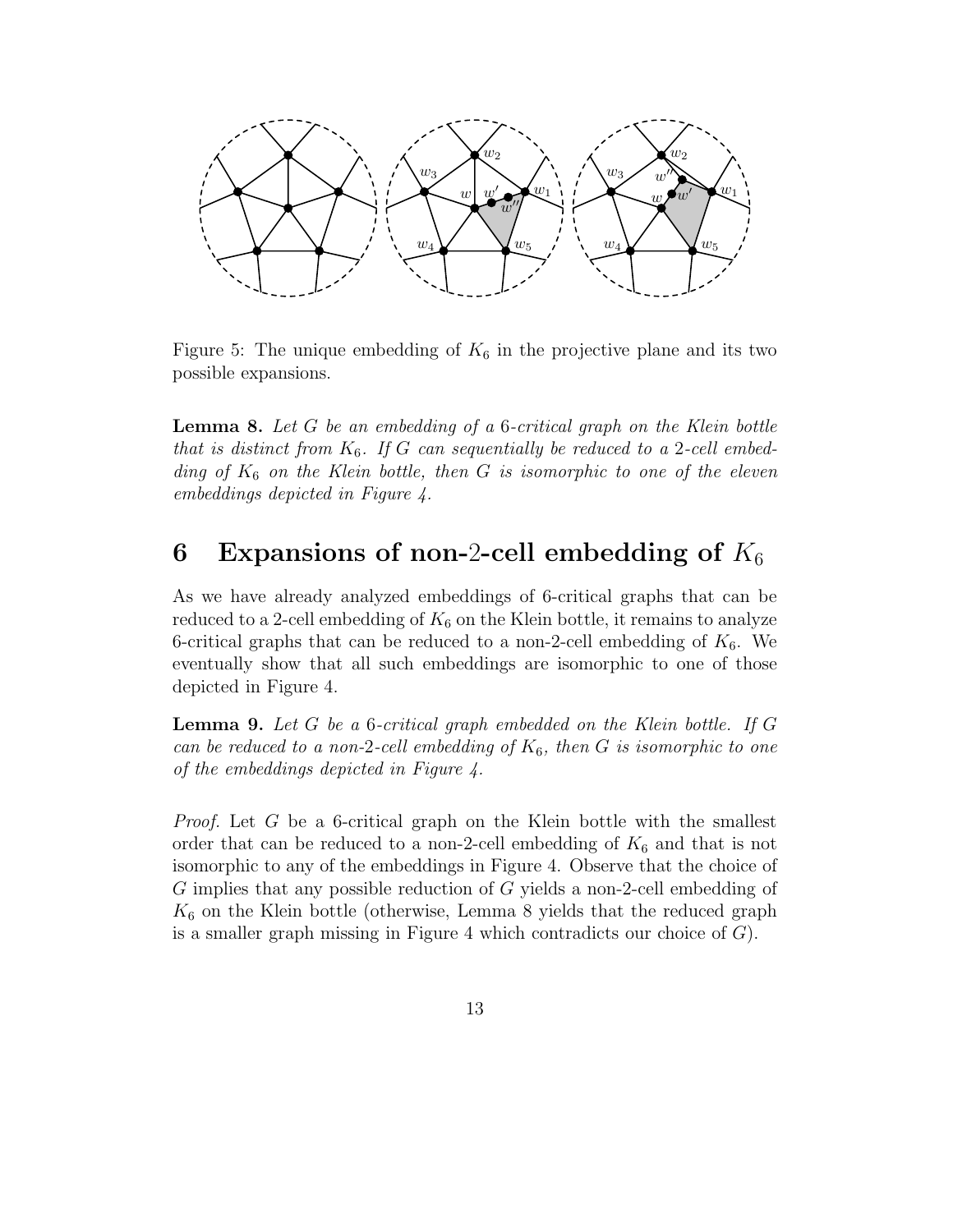Let H be the unique embedding of  $K_6$  in the projective plane and w a vertex of H. By Proposition 4, G contains  $H[w, W_1, W_2]$  for some partition of the neighborhood of w into non-empty sets  $W_1$  and  $W_2$ . By symmetry,  $|W_1| = 1$  or  $|W_1| = 2$ . We first analyze the case that  $|W_1| = 1$ , i.e., G contains the embedding drawn in the middle of Figure 5 as a subgraph. The face which is not 2-cell is drawn using the gray color.

Let  $G_{15}$  be the subgraph of G contained inside the cycle  $C_{15} = ww'w''w_1w_5$ and  $G_{12}$  the subgraph contained inside the cycle  $C_{12} = ww'w''w_1w_2$ . By Lemma 5,  $G_{12}$  is either the cycle  $C_{12}$  with zero, one or two chords or a 5wheel bounded the cycle  $C_{12}$ . The interiors of the remaining 2-cell faces of  $H[w, W_1, W_2]$  must be empty (since they are triangles).

Assume that  $G_{12} \neq C_{12}$ . The graph G without the interior of the cycle  $C_{12}$  is 5-colorable since G is 6-critical. Observe that the vertices w and  $w_1$ must get the same color in any such 5-coloring (since adding an edge  $ww_1$ to G would form a clique of order six). However, it is always possible to permute the colors of the vertices of  $G_{15}$  preserving the colors of  $w, w_1$  and  $w_5$  in such a way that the 5-coloring can be extended to  $G_{12}$ . This contradicts our assumption that G is 6-chromatic. Hence,  $G_{12} = C_{12}$ .

Since G is 6-critical, the graph  $G_{15}$  is 5-colorable. Moreover, the vertices w and  $w_1$  receive distinct colors in every 5-coloring of  $G_{15}$ : if the vertices w and  $w_1$  have the same color, the 5-coloring of  $G_0$  can be extended to the whole graph G.

Let  $G'$  be the graph obtained from  $G_{15}$  by identifying the vertices w and  $w_1$ . Since  $G_{15}$  can be drawn in the projective plane with the cycle  $C_{15}$ bounding a face,  $G'$  can also be drawn in the projective plane. As no 5coloring assigns the vertices w and  $w_1$  the same color, G' contains  $K_6$  as a subgraph. On the other hand, since G is 6-critical, G does not contain  $K_6$  as a subgraph and thus the subgraph of  $G'$  isomorphic to  $K_6$  contains the vertex obtained by the identification of w and  $w_1$ . In addition, G' does not contain any edges except for the edges of the complete graph and the path  $ww_5w_1$ (removing any additional edge from G would yield a graph that is also not 5-colorable contrary to our assumption that  $G$  is 6-critical). We conclude that  $G_{15}$  is comprised of

- 1. the path  $ww_5w_1$ , a complete graph on a 5-vertex set X such that  $\{w', w''\} \subset X$  and  $w_5 \notin X$ , and such that  $N(w)$  and  $N(w_1)$  partition  $X$ , or
- 2. the path  $ww_5w_1$ , a complete graph on a 5-vertex set X,  $\{w', w'', w_5\} \subset$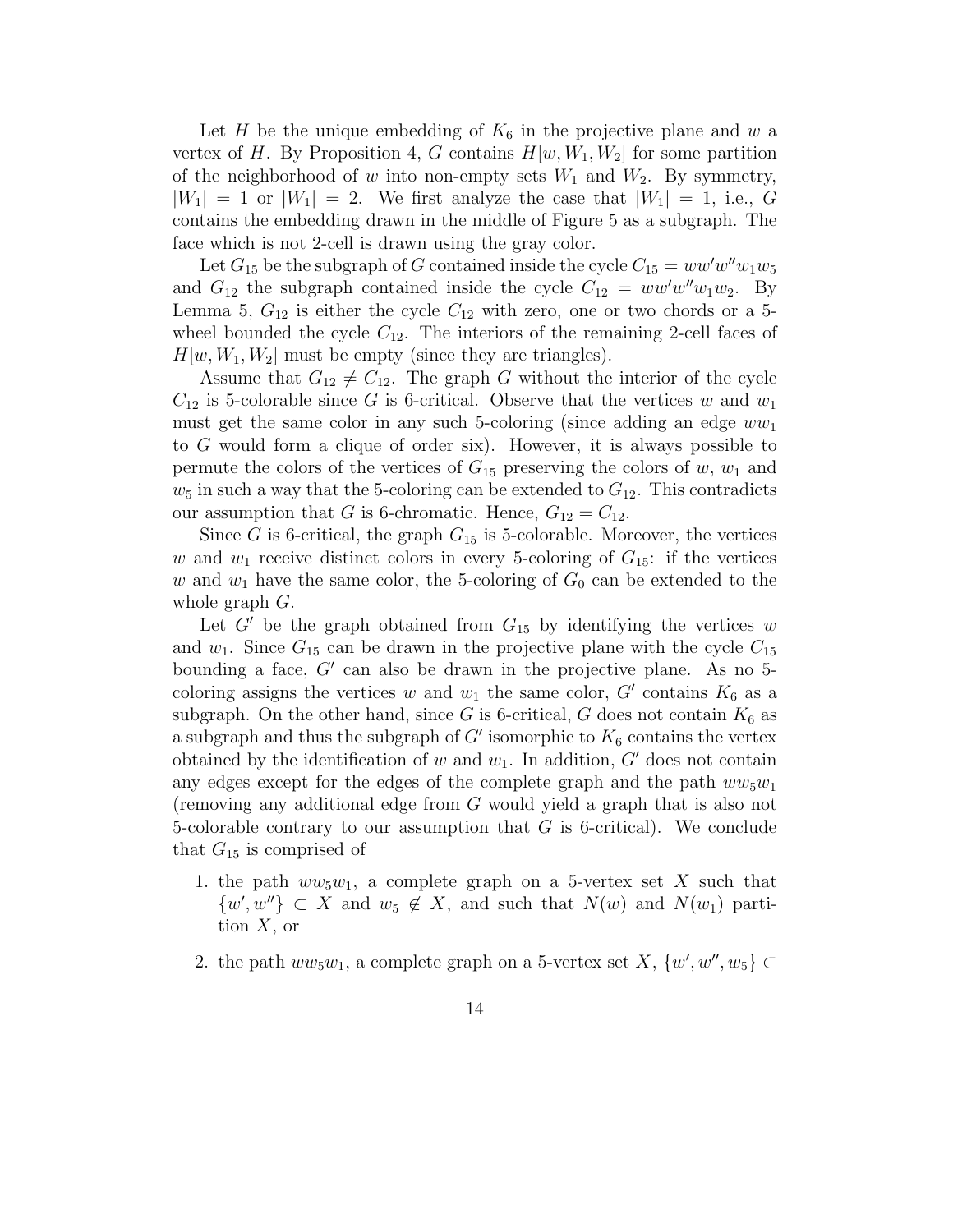X, such that  $N(w) \setminus \{w_5\}$  and  $N(w_1) \setminus \{w_5\}$  partition  $X \setminus \{w_5\}$ .

In the former case, the graph G is isomorphic to the first or the second embedding on the first line in Figure 4; in the latter case,  $G$  is isomorphic to the third or the fourth embedding on the first line in the figure. This finishes the analysis of the case that  $|W_1| = 1$ .

We now assume that  $|W_1| = 2$ , i.e.,  $G[w, W_1, W_2]$  is the graph depicted in the right part of Figure 5. We can also assume that  $w$  is not adjacent to  $w_2$ in G since otherwise we could choose  $W_1 = \{w_1\}$  which would bring us to the previous case. Similarly, the vertices  $w, w_1$  and  $w_5$  do not form a triangular face of G. Let  $C_{15}$  be the cycle  $ww'w_1w_5$ ,  $C_{23}$  the cycle  $ww'w'w_2w_3$ ,  $G_{15}$ the subgraph of G inside the cycle  $C_{15}$ , and  $G_{23}$  the subgraph inside the cycle  $C_{23}$ . As in the previous case,  $G_{23}$  is either the cycle  $C_{23}$  with zero, one or two chords or a 5-wheel bounded by  $C_{23}$ .

It is straightforward (but tedious) to check that any coloring c of  $G_{15}$ with five colors extends to a coloring of  $G$  unless:

- the vertices w and  $w''$  are assigned the same color in c, or
- all the five vertices  $w, w', w'', w_1$  and  $w_5$  are assigned mutually distinct colors and G contains edges  $w_3w'$  and  $w_3w''$  (see the embedding in the left part of Figure 6).

The reader is asked to verify the details him-/her-/itself.

We first show that there is a coloring of  $G_{15}$  of the latter type. Let G' be the graph obtained from  $G_{15}$  by adding the edge  $ww''$ . Assume that  $G'$ contains a complete graph of order six as a subgraph. If  $G_{23}$  contains an inner edge e, consider a 5-coloring of  $G \setminus e$  which exists since G is 6-critical. The coloring must assign the vertices w and  $w''$  the same color (since otherwise, c restricted to  $G_{15}$  would also be a proper coloring of  $G'$ ). Consequently, none of the vertices  $w_i$ ,  $1 \leq i \leq 5$ , can be assigned the common color of w and w'' which is impossible since the vertices  $w_i$ ,  $1 \leq i \leq 5$ , form a clique. We conclude (under the assumption that G' contains  $K_6$  as a subgraph) that  $G_{23}$ is formed by the cycle  $C_{23}$  only. As in the previous case, we can now establish that G' is formed by a subgraph isomorphic to  $K_6$  and the path  $ww_5w_1w''$ (which need not to be disjoint); in particular, the vertex  $w'$  is contained in the subgraph isomorphic to  $K_6$ . It is now easy to verify that the embedding of G must be isomorphic to the first or the last embedding in the first line in Figure 4.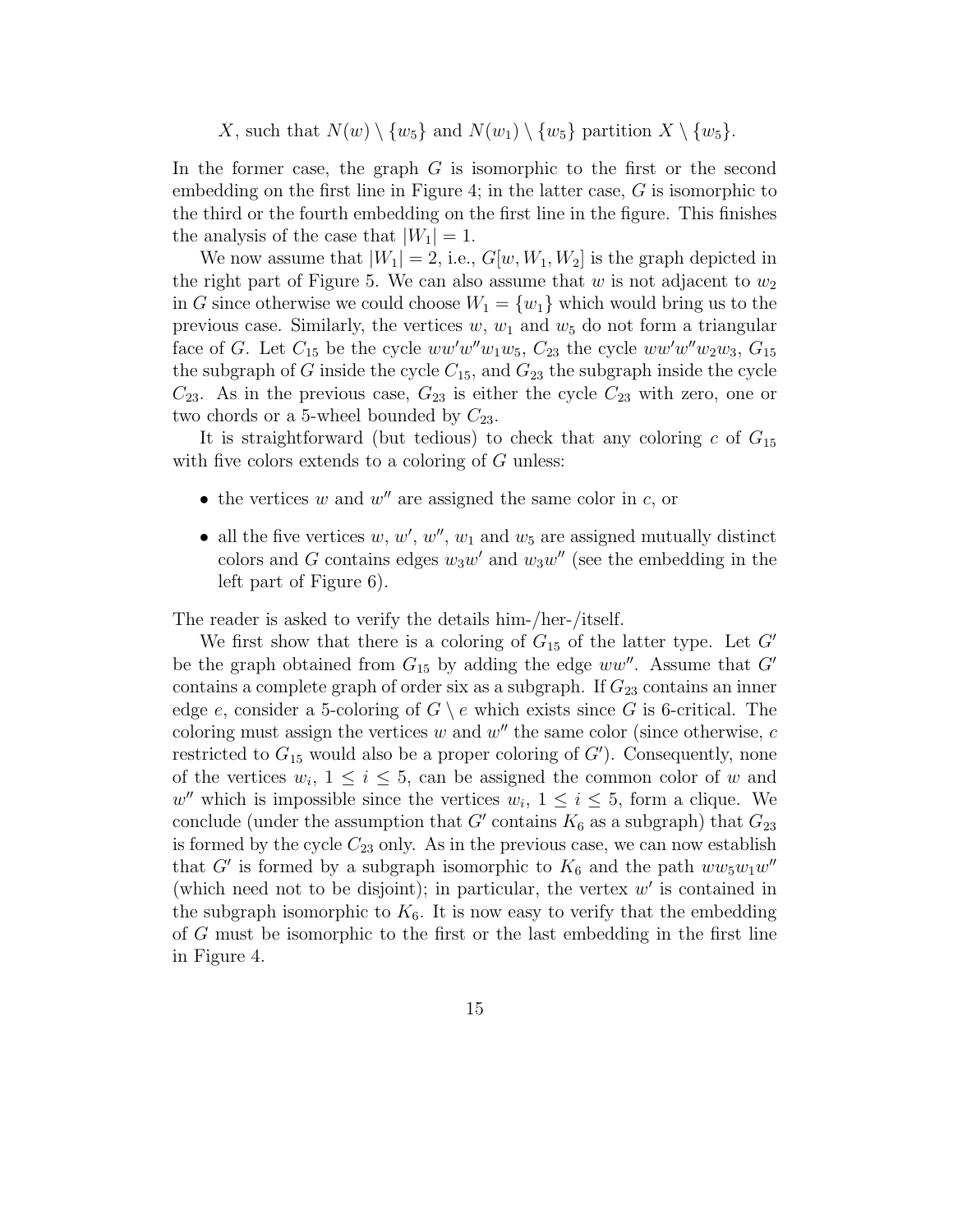

Figure 6: The embeddings obtained in the analysis in the proof of Lemma 9.

Since G' does not contain  $K_6$  as a subgraph, there is a coloring of  $G_{15}$ with five colors which assigns the vertices  $w$  and  $w''$  distinct colors. Since  $G$ is not 5-colorable,  $G_{15}$  has a coloring assigning all the vertices w, w', w'',  $w$ <sup>''</sup>, w<sub>1</sub> and  $w_5$  distinct colors and G must be of the type depicted in the left part of Figure 6. Since the vertices w and  $w_2$  are not adjacent in G and the degree of  $w_4$  is five, we can consider the graph  $|G|w_4ww_2|$ ; let  $G_0$  be this graph. By the choice of  $G, G_0$  is a non-2-cell embedding of  $K_6$  in the projective plane and Proposition 3 implies that  $G_0$  contains the vertex  $w_0$  obtained by contracting the path  $ww_4w_2$  in G.

If  $G_0$  does not contain the vertex  $w_3$ , consider a coloring of  $G_{15}$  assigning the vertices  $w, w', w'', w_1$  and  $w_5$  five distinct colors. This coloring restricted to  $G_0$  is a proper coloring of  $G_0 = K_6$  with five colors since  $G_0$  can contain only the edges  $w_0w''$  and  $w_0w_1$  in addition to those contained in  $G_{15}$  (viewing the vertices w and  $w_0$  to be the same vertex). Hence,  $G_0$  contains the vertex  $w_3$ . Since the only neighbors of  $w_3$  in  $G[w_4ww_2]$  are the vertices  $w_0, w', w'', w_1$ and  $w_5$ , the vertex set of  $G_0$  must be  $\{w_0, w', w'', w_1, w_5, w_3\}$ . In particular, the vertex  $w_5$  is adjacent to w' and w'' in G. A symmetric argument applied to  $|G|w_2w''w_4|$  implies that the vertex  $w_1$  is adjacent to  $w'$  and  $w''$  in G. This brings us to the embedding depicted in the right part of Figure 6, which is isomorphic to the third embedding on the second line in Figure 4.  $\Box$ 

### 7 Main result

We now wrap the results obtained in the previous sections. The discussion in Section 4 and Lemmas 8 and 9 yield the following: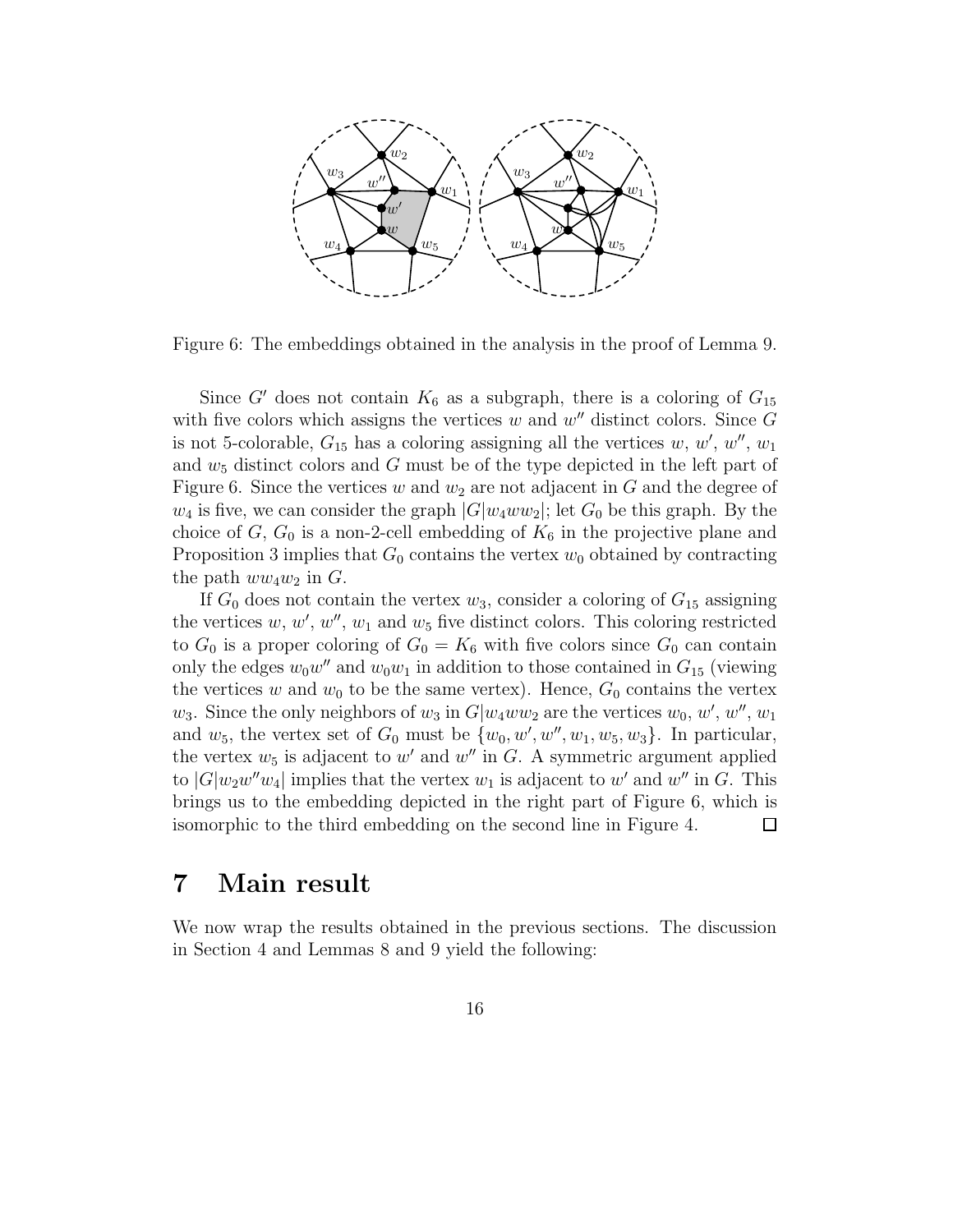

Figure 7: The list of all nine 6-critical graphs that can be embedded in the Klein bottle. Some of the edges are only indicated in the figure: the straight edges between two parts represent that the graph is obtained as the join of the two parts and the vertices with stars of edges leaving them are adjacent to all vertices in the graph.

Theorem 10. There are nine non-isomorphic 6-critical graphs that can be embedded on the Klein bottle which are depicted in Figure 7. The graphs have altogether a single non-2-cell embedding and 18 non-isomorphic 2-cell embeddings on the Klein bottle, which are depicted in Figures 3 and 4.

Immediate corollaries of Theorem 10 are:

Corollary 11. Let G be a graph that can be embedded on the Klein bottle. G is 5-colorable unless it contains one of the nine graphs depicted in Figure 7 as a subgraph.

Corollary 12. Let G be a graph embedded on the Klein bottle. G is 5colorable unless it contains a subgraph with embedding isomorphic to one of the 19 embeddings depicted in Figures 3, 4 and 5.

Eppstein [6, 7] showed that testing the existence of a subgraph isomorphic to a fixed graph  $H$  of a graph embedded on a fixed surface can be solved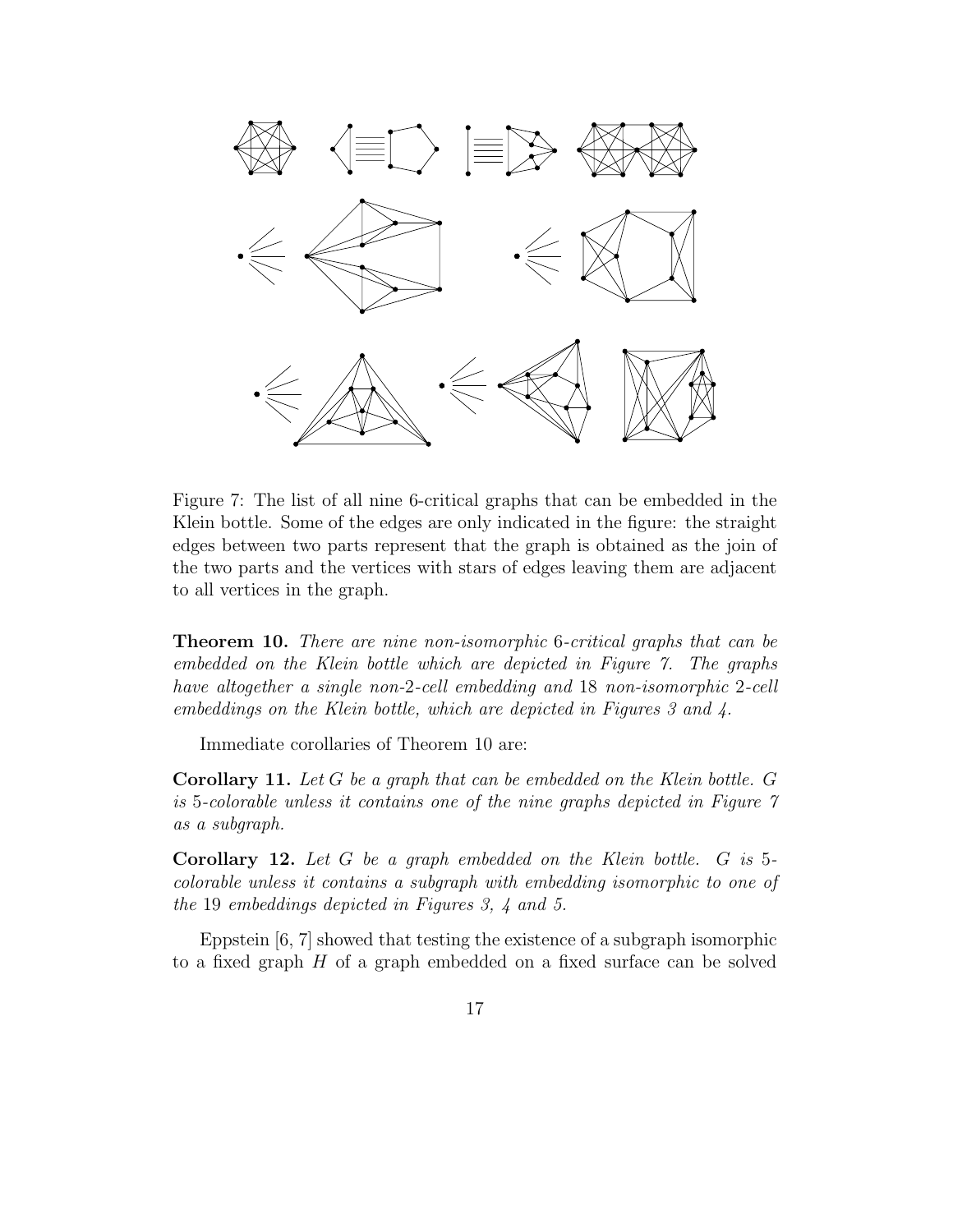in linear time. As we have found the explicit list of 6-critical graphs on the Klein bottle, we also obtain the following corollary:

Corollary 13. There is an explicit linear-time algorithm for testing whether a graph embedded on the Klein bottle is 5-colorable.

### Acknowledgement

A significant part of the results presented in this paper were obtained during a DIMACS-DIMATIA REU project of Jan Kynčl and Bernard Lidický (supervised by Daniel Kr´al') during their stay at DIMACS in June 2007. The support of KONTAKT grant ME 886 is greatly appreciated.

## References

- [1] K. Appel, W. Haken: Every planar map is four colorable, Part I. Discharging, Illinois J. Math. 21 (1977), 429–490.
- [2] K. Appel, W. Haken, J. Koch: Every planar map is four colorable, Part II. Reducibility, Illinois J. Math. 21 (1977), 491–567.
- [3] N. Chenette, L. Postle, N. Streib, R. Thomas, C. Yerger: Five-coloring graphs on the Klein bottle, submitted.
- [4] G. A. Dirac: Map colour theorems related to the Heawood colour formula, J. London Math. Soc. 31 (1956), 460–471.
- [5] G. A. Dirac: A theorem of R. L. Brooks and a conjecture of H. Hadwiger, Proc. London Math. Soc. 17 (1957), 161–195.
- [6] D. Eppstein: Subgraph isomorphism in planar graphs and related problems, in: Proc. 6th ACM-SIAM Symp. Discrete Algorithms (SODA), 1995, 632–640.
- [7] D. Eppstein: Subgraph isomorphism in planar graphs and related problems, J. Graph Algorithms and Applications 3(3) (1999), 1–27.
- [8] S. Fisk: The non-existence of colorings, J. Combin. Theory Ser. B 24 (1978), 247–248.